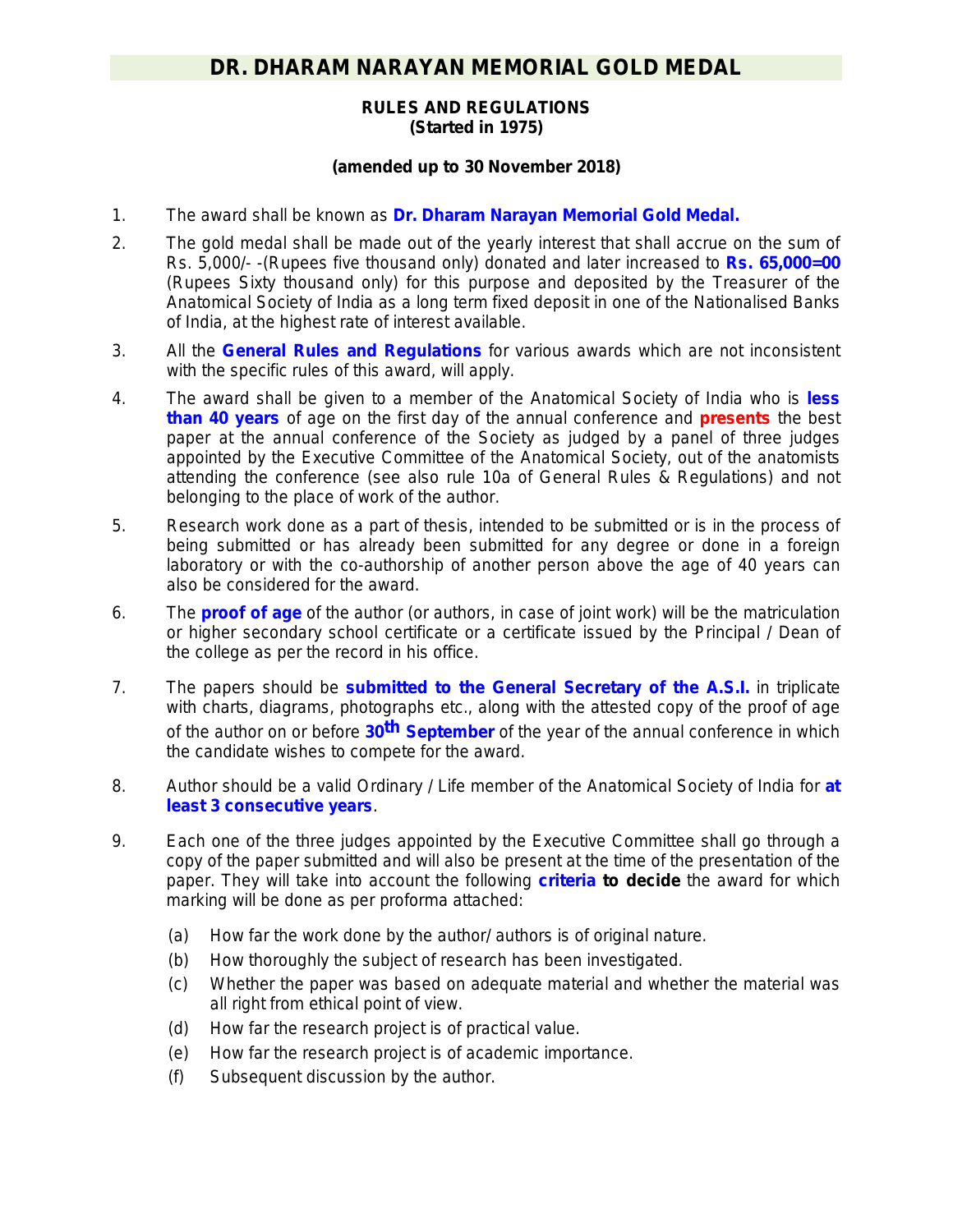- (g) Quality of slides and method of presentation of the paper at the time of annual conference.
- (h) Whether the speaker kept to the allotted time.
- 10. The decision of the judges will be final. The average of marks awarded by various judges should be **60% or more** for the paper to be eligible for the award. The Judges will **communicate** the decision to the General Secretary in a sealed envelope at the earliest but well before the General Body meeting of ASI for declaration of the result in the GB meeting
- 11. In case of a paper submitted jointly by two or more persons, the **award** shall be given to the **first author** of the paper. No certificate pertaining to this paper will be given to other authors, if any.
- 12. The winner shall be awarded a gold medal, a certificate and a cash award in the form of Multicity Cheque of Rs. 5,000=00 (Rupees five thousand only) *[General Body Meeting of 2010 Min.10/10 (i:b)]* from the Anatomical Society of India which will be presented to the winner at the time of inaugural function of the next annual conference.

| Year         | <b>Name of Awardees</b> | <b>Place</b>  |
|--------------|-------------------------|---------------|
| 1975         | Dr. Gajendra Singh      | Varanasi      |
| 1976         | Dr. SS Navagiri &       | Nagpur        |
|              | Dr. Mahdi Hasan         | Aligarh       |
| 1977         | Dr. S Kabra             | Ajmer         |
| 1978         | <b>NIL</b>              |               |
| 1979         | Dr. DR Singh            | Lucknow       |
| 1980 to 1981 | <b>NIL</b>              |               |
| 1982         | Dr. Balakrishna         | Bangalore     |
| 1983         | <b>NIL</b>              |               |
| 1984         | Mr. Muthusamy           | <b>Madras</b> |
| 1985         | <b>NIL</b>              |               |
| 1986         | Dr. GP Pal &            | Surat         |
|              | Dr. Tlat A Rizvi        | New Delhi     |
| 1987         | <b>NIL</b>              |               |
| 1988         | Dr. BK Guha             | Jabalpur      |
| 1989         | Dr. JH Sheriff          | Madras        |
| 1990 to 1999 | <b>NIL</b>              |               |
| 2000         | Dr. Sabita Misra        | New Delhi     |
| 2001 to 2004 | <b>NIL</b>              |               |

## **LIST OF AWARDEES**